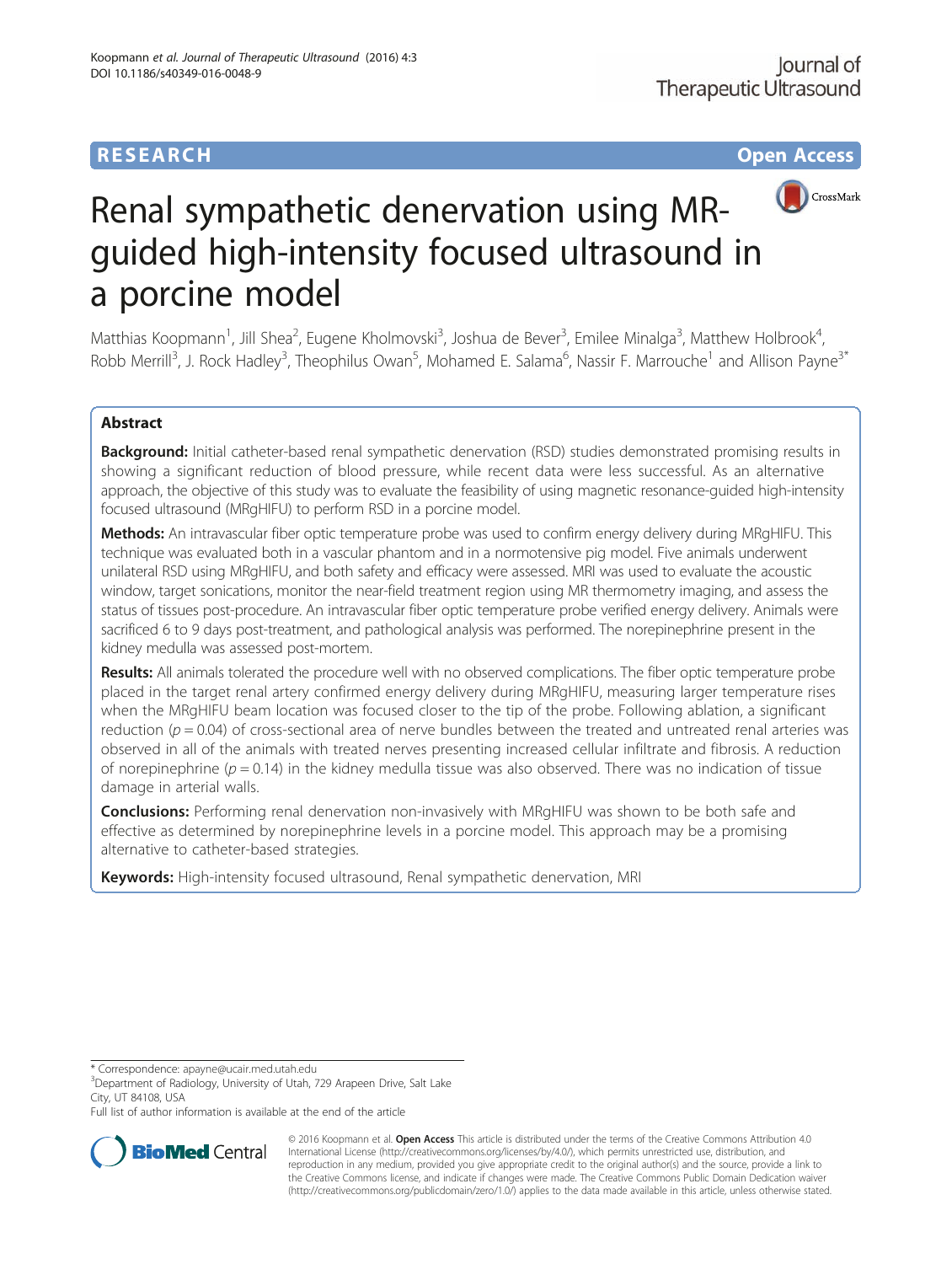# Background

Arterial hypertension represents a critical health challenge for millions of people, producing a well-established increased risk for an array of cardiovascular diseases affecting 74.5 million adults in the USA [[1](#page-8-0)]. Appropriate adjustment of blood pressure is frequently challenging, despite the numerous pharmacologic options available. Indeed, roughly 40 % of patients undergoing treatment have uncontrolled hypertension [[2\]](#page-8-0). A portion of this population has treatment resistant hypertension (TRH), which is identified in a patient when a therapeutic strategy of a diuretic and two other antihypertensive drugs fail to lower blood pressure values below 140/90 mmHg. While the prevalence of TRH in the uncontrolled hypertension population varies significantly in the literature, there appears to be an approximate prevalence of 10–20 % [\[3](#page-8-0), [4](#page-8-0)]. Recognition of this common clinical problem has stimulated research exploring adjunctive non-pharmacological approaches. The well-characterized role of the sympathetic renal nervous system in initiating and maintaining hypertension [\[5\]](#page-8-0) has led to the development of technologies that target and interrupt sympathetic renal nerves residing in the arterial wall and perivascular soft tissue.

Numerous pre-clinical and clinical trials have investigated endovascular catheter-based technologies as a primary or adjuvant treatment for TRH. Initial clinical studies reported promising results by significantly lowering both systolic and diastolic blood pressure [\[6](#page-8-0), [7\]](#page--1-0), even after 3 years of follow-up [\[8](#page--1-0)]. Those studies resulted in an increased interest in the technique and usage at multiple worldwide sites. However, a randomized, multicenter clinical trial applying catheterbased renal sympathetic denervation (RSD) in humans did not show a significant decrease in blood pressure when compared to the sham-control group [\[9](#page--1-0)]. Conversely, a prospective, open-label randomized control trial [\[10](#page--1-0)] demonstrated that in subjects treated with RSD in addition to a standardized stepped-care antihypertensive treatment (SSHAT) had reduced ambulatory blood pressure more than SSHAT alone.

Even though the catheter-based technologies have shown variable results, the procedure has demonstrated significant promise justifying the investigation of both catheter-based and other RSD treatment options.

High-intensity focused ultrasound (HIFU) is an established treatment option in various disorders [\[11\]](#page--1-0) and has been proposed as an alternative energy delivery source for RSD therapy. Recently both an ultrasound and MRI-guided approach demonstrated feasibility using HIFU to perform RSD in normotensive canine [\[12\]](#page--1-0) and porcine models [\[13](#page--1-0)] with mixed efficacy results. This study furthers those feasibility assessments by performing renal denervation using magnetic resonance-guided high-intensity focused ultrasound (MRgHIFU) in a normotensive porcine model.

# Methods

In MRgHIFU therapy, MRI is used in all aspects of the treatment process including planning, real-time procedure monitoring, and assessment [[11](#page--1-0)]. Ideally, real-time MR thermometry [\[14](#page--1-0)] is used to measure the temperature elevation during the procedure and predict the tissue damage based on the accumulated thermal dose [\[15](#page--1-0)]. However, imaging artifacts due to the presence of motion (including arterial, respiratory, and peristalsis motion) and the presence of fat render standard proton resonance frequency thermometry techniques inaccurate [[14\]](#page--1-0) for monitoring temperature in the predominantly fatty tissue around the renal arteries. Because of these effects, obtaining accurate MR thermometry measurements in the area immediately surrounding the renal artery (i.e., regions extending approximately 1 cm away radially from the artery centerline) is extremely challenging. In this work, real-time MR thermometry measurements were not obtained in the regions immediately surrounding the renal artery during the RSD procedure. Therefore, in order to obtain a real-time assessment of the energy delivery to the target area surrounding the renal artery by the HIFU beam, an intravascular fiber optic temperature probe was placed in the targeted artery and continuously monitored during the RSD procedure. The use of this invasive temperature probe was evaluated in a vascular phantom as well as an in vivo normotensive porcine model.

## Vascular phantom preparation

In order to validate the use of an intravascular temperature probe, a vascular phantom was developed. Figure [1a](#page-2-0) shows an excised rabbit aorta secured in an acrylic phantom mold. A fiber optic temperature probe (Neoptix, Quebec, Canada) was placed in the vessel such that fluid could flow around the probe through the vessel, and tissue-mimicking gelatin was poured around the vessel [[16](#page--1-0)]. The phantom was mounted on a pre-clinical MRgHIFU system (256-element phased-array transducer,  $f = 1$  MHz,  $2 \times 2 \times 8$  mm focal spot size, Image Guided Therapy, Inc., Pessac, France), and the entire assembly was placed in a Siemens Trio 3 Tesla MRI scanner (Erlangen, Germany). Degassed, deionized water was used to both acoustically couple the phantom to the transducer and to perfuse the embedded vessel.

Multiple sonications were performed in a three-plane, 27-point raster pattern with 1 cm spacing centered on the embedded excised artery at two flow rates that allowed for flow past the intravascular probe, 40 and 80 mL/min (Fig. [2](#page-2-0)). Each point was sonicated for 20 s at 35 W and 20 s of cooling time elapsed before the following point was sonicated. The fiber optic temperature probe recorded the temperature in the artery every 0.5 s. MR thermometry during the experiment was achieved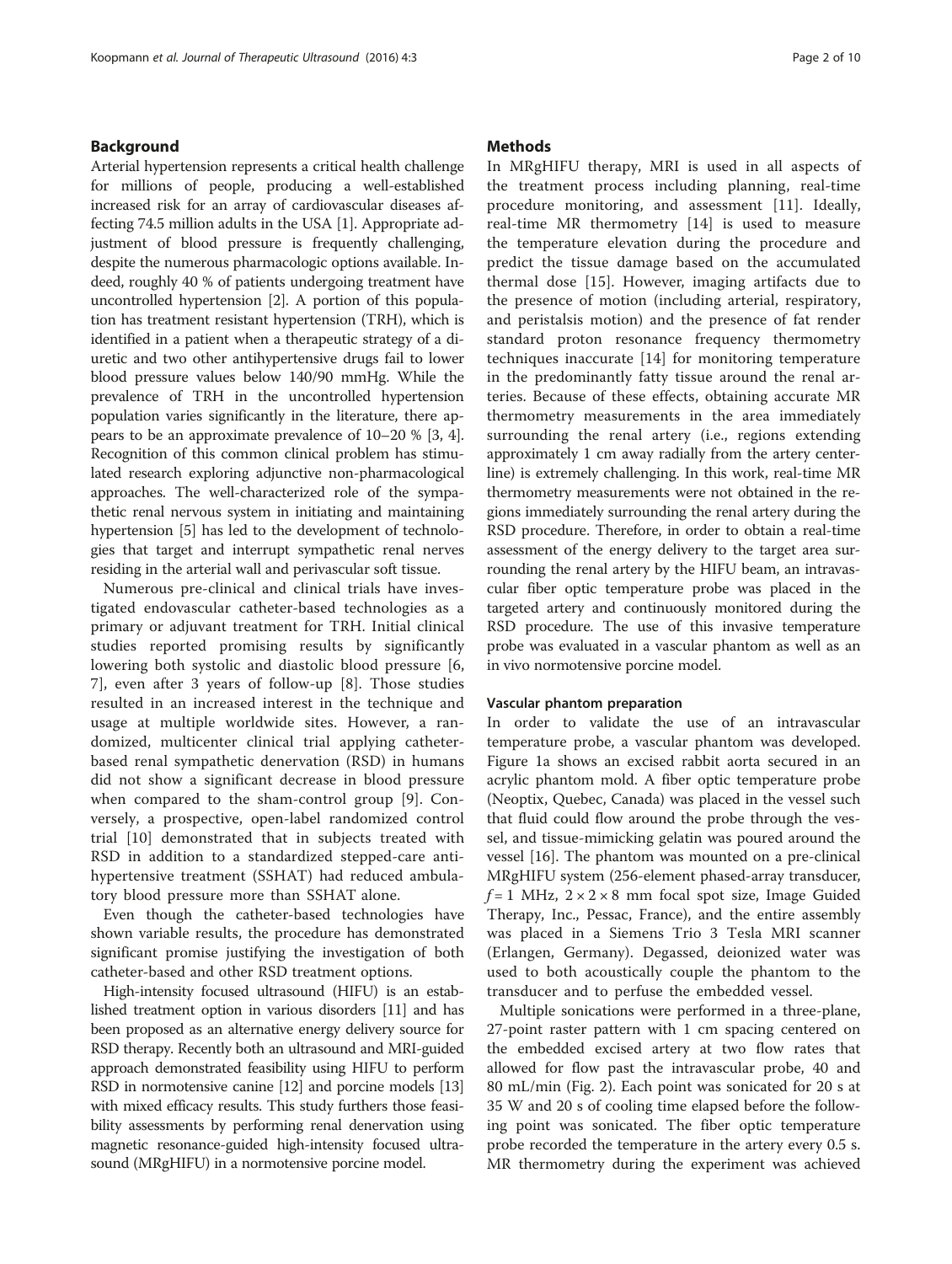<span id="page-2-0"></span>

with a 3D segmented-EPI gradient echo sequence (TR/ TE =  $40/10$  ms, flip angle =  $40^{\circ}$ ,  $1.6 \times 1.6 \times 3$  mm resolution,  $112 \times 256 \times 24$  mm FOV, ETL = 9. Two separate 2-channel surface RF coils were placed on the sides of the cylindrical phantom holder to provide sufficient SNR for the study.

The position of each focal spot was determined by the location of the peak temperature as measured by the MR temperature imaging (MRTI). The temperature rise  $(T_{\text{rise}} = T_{\text{peak}} - T_{\text{baseline}})$  detected by the fiber optic probe at each sonication location was also determined.

# Animal preparation

All applicable institutional and national guidelines for the care and use of animals were followed. Five normotensive female Yorkshire pigs (40–50 kg) were included in the study. Anesthesia was induced with a Telazol, Ketamine, and Xylazine cocktail (4.4, 2.2, and 2.2 mg/kg, respectively) and maintained with isoflurane (1–3 %, inhaled). Hair on the back of the animal was removed



Fig. 2 Sonication pattern in the vascular phantom. a Axial MR image of gelatin vascular phantom placed over focused ultrasound transducer. Three planes of a nine-point raster pattern were sonicated centered on the vessel. **b** Top view of a single nine-point raster pattern. The approximate location of the vessel is shown by the *dashed lines*. The approximate location of tip of the fiber optic probe is indicated by the *green star*. Spacing between the points in plane and between planes was 1 cm

with clippers and a depilatory cream to improve acoustic window quality.

Similar to the vascular phantom, a fiber optic temperature probe was placed in the right renal artery through percutaneous access of the femoral artery under fluoroscopy guidance. The temperature probe was sheathed in a 6-French multipurpose angiographic catheter with the tip of the temperature probe extended approximately 1 cm distal to the end of the angiographic catheter.

# MRgHIFU renal sympathetic denervation procedure

RSD in the porcine model was performed using the same pre-clinical MRgHIFU system and MRI scanner as in the vascular phantom study. The animal was placed on top of the MRgHIFU system in a custom support holder in an oblique supine position with an integrated 9-channel RF receive coil surrounding the animal (seen schematically in Fig. 3). MR imaging was used to accurately position the animal, evaluate the acoustic window, and plan the sonication locations



Fig. 3 Schematic of pig placement on MRgHIFU device. The position of the transducer below the animal with the cone depicting the ultrasound focus. The positioning of the nine RF receiver coils is also shown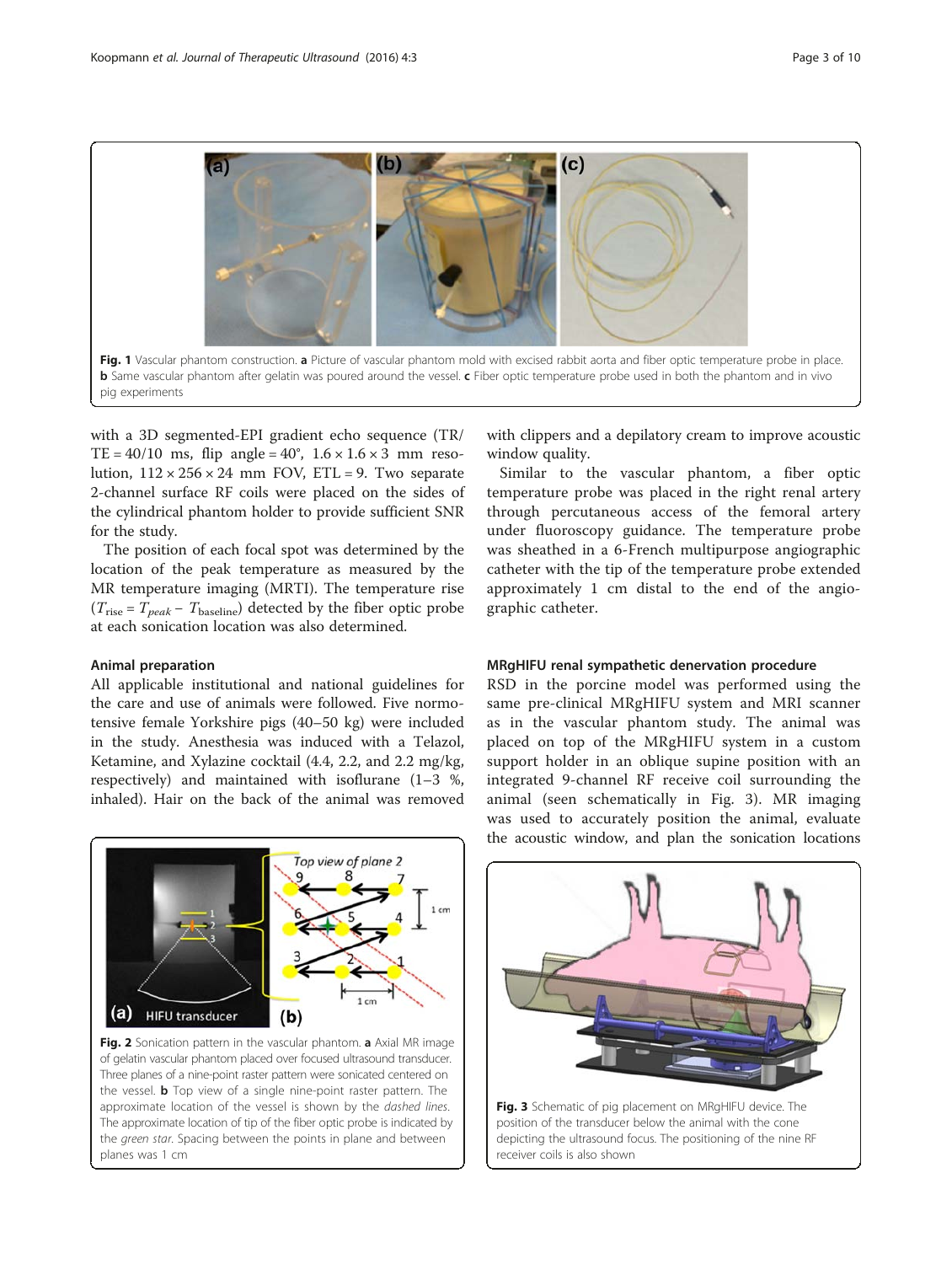<span id="page-3-0"></span>around the target renal artery (3D T1-weighted Volumetric Interpolated Breath-hold Examination [VIBE], T2 weighted Turbo Spin Echo [TSE]).

Because of the location of the bowel in all the animals treated in this study, RSD using MRgHIFU was performed in all animals unilaterally on the right side, with the left side serving as a control. Several single-point sonications (as detailed in Table 1) were applied to the regions at a close anatomical proximity to the right renal artery. In general, the number of sonications applied per animal was a function of the overall length of the renal artery and the available study time. While the transducer power output was approximately 80 W for animals 1 through 3, the power was increased in animals 4 and 5 to 110 and 140 W, respectively. The animal's  $SpO<sub>2</sub>$ , end tidal  $CO<sub>2</sub>$ , and body temperature were monitored continuously throughout the MRgHIFU procedure.

Due to the significant susceptibility artifacts from peristalsis, blood flow artifacts, and the presence of fat in the target region, temperature measurements in the area immediately surrounding the renal artery were not obtained in this study. However, MR thermometry techniques were used to monitor the treatment in the near field of the ultrasound beam. The 3D imaging volume, as indicated in Fig. 4, was placed such that any interference between the ultrasound beam and transverse process could be monitored using real-time MRTI (3D Segmented-Echo Planar Imaging [EPI]). The MRTI measurements were used to calculate the thermal dose, as defined by Sapareto and Dewey [\[15\]](#page--1-0), deposited in the tissues during the course of the MRgHIFU RSD treatment. T2-weighted TSE and post-contrast VIBE scans (0.05 mmol/kg, MultiHance, Bracco Diagnostics Inc.) were used to evaluate surrounding tissues postprocedure. Relevant MR parameters for all listed sequences are located in Table [2.](#page-4-0)

# Tissue processing

Six to 9 days after the renal denervation procedure, the animal was sacrificed and a necropsy performed. Bilateral kidneys, renal arteries and surrounding tissue, abdominal aorta, and adjacent muscle were examined for any gross abnormalities. Tissue was fixed for 24 to 48 hours in 10 % formalin. Each renal artery was divided into four equal

Table 1 MRgHIFU sonication details for each of the treated animals

| Animal ID | No. of sonication points | Sonication time/point (s) | Acoustic power (W) | Total energy (kJ) | ∆time (days) |  |  |  |  |
|-----------|--------------------------|---------------------------|--------------------|-------------------|--------------|--|--|--|--|
|           |                          | 20                        | 83                 | 1.6               |              |  |  |  |  |
|           | 26                       | 20                        | 81                 | 42.1              |              |  |  |  |  |
|           |                          | 20                        | 82                 | 27.9              |              |  |  |  |  |
| 4         | 16                       | 20                        | 120                | 38.4              |              |  |  |  |  |
|           | 16                       | 45                        | 140                | 100.8             |              |  |  |  |  |

analyzed.

RSD procedure

Morphometric analysis

Δtime indicates time between the RSD procedure and necropsy



segments with the segment closest to the aorta designated as region 1 and the segment closest to the kidney designated as region 4. The segments were dehydrated in increasing concentrations of alcohol, embedded in paraffin, and then sectioned  $(5 \mu m)$ . One hematoxylin and eosin (H&E) slide per segment was prepared and

and renal artery (hollow dashed-arrow). The dotted box shows the approximate location of the field of view monitored during the

The stained sections were digitally scanned with the ScanScope® XT system and visualized using Image-Scope software in eSlideManager (Aperio/Leica Biosystems, Vista, CA) [[17, 18](#page--1-0)]. Each arterial segment (regions 1–4) was analyzed using positive pixel count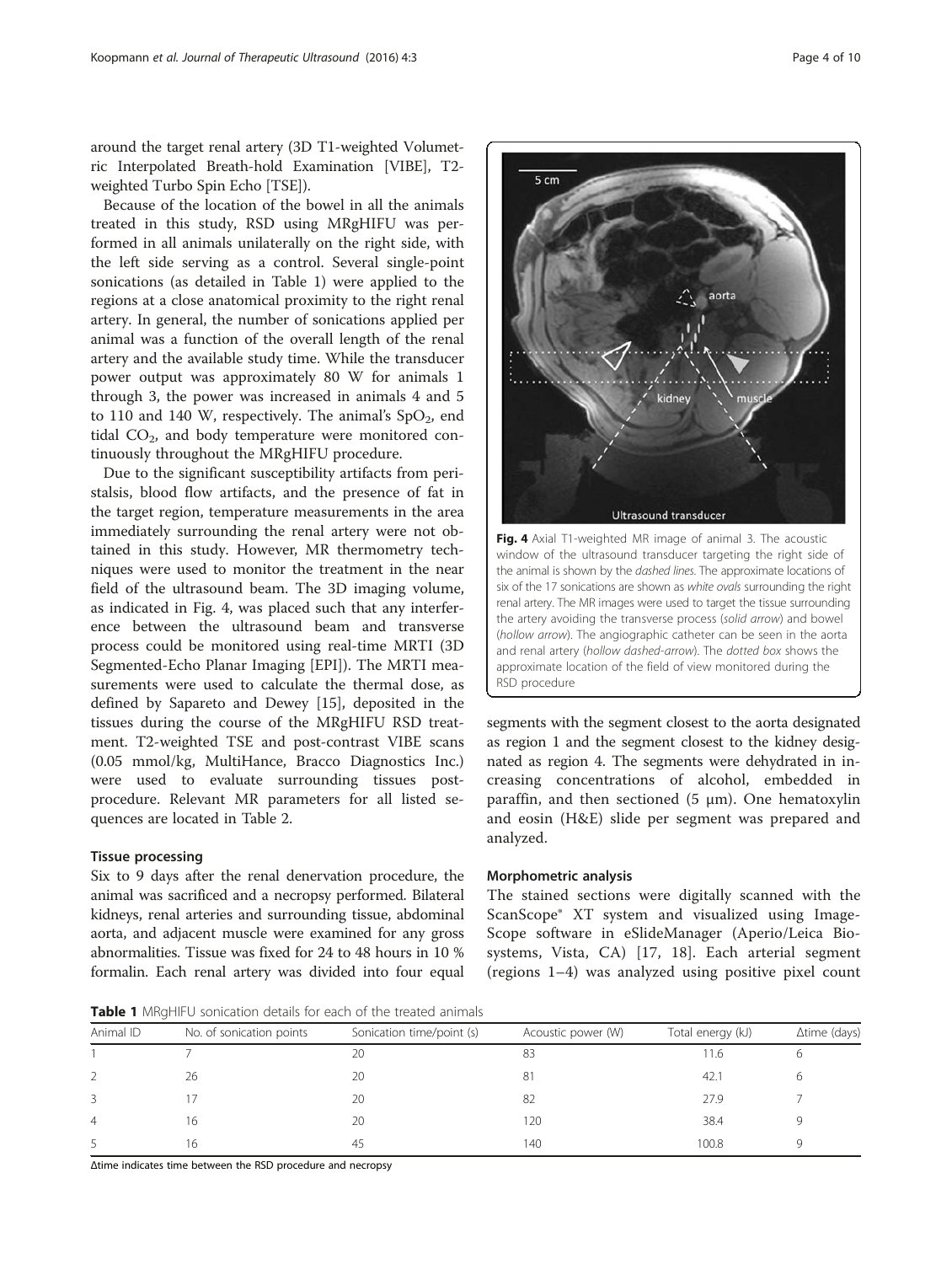| Pulse sequence  | TR (ms) | TE (ms) | Flip angle $(°)$ | Resolution (mm)           | FOV (mm)                    |
|-----------------|---------|---------|------------------|---------------------------|-----------------------------|
| 3D T1w VIBE     | 4.33    | . 97    |                  | $1.2 \times 1.7 \times 3$ | $380 \times 286 \times 168$ |
| 2D T2w TSE      | 2000    | 89      | 180              | $1.3 \times 1.4 \times 4$ | $320 \times 280 \times 72$  |
| 3D seq-EPI MRTI | 35      |         | 25               | $2 \times 2 \times 3$     | $256 \times 192 \times 30$  |

<span id="page-4-0"></span>Table 2 Typical MRI parameters used in the in vivo experiments

and measurement tools of ImageScope software to determine nerve count, cross-sectional nerve and artery area, and distance from nerve to arterial lumen. For calculation and analysis of mean nerve area, only nerves that were greater than 5000  $\mu$ m<sup>2</sup> and smaller than 70,000  $μm²$  were included in the calculation.

# Norepinephrine-ELISA

At necropsy, both kidneys were immediately placed in an ice-cold phosphate buffered saline, and segments of the medulla were isolated, weighed, homogenized in 0.8 M EDTA, and then frozen (−80 °C). The levels of norepinephrine (ng/mL) in the homogenate were measured via enzyme-linked immunosorbent assay (ELISA) following the manufacturer's instructions (Rocky Mountain Diagnostics, Colorado Springs, CO).

# **Statistics**

Nerve area and kidney norepinephrine (NE) levels were compared between the treated and non-treated sides with a paired  $t$  test (JMP Pro 11; SAS; Cary, NC), with significance set at  $p < 0.05$ .

# Results

# Vascular phantom

The results shown in Fig. 5 from the vascular phantom experiments demonstrate that MRgHIFU sonications performed closer to the tip of the fiber optic temperature probe resulted in a higher measured temperature rise. This decreasing trend of temperature rise as a function of sonication distance from the probe tip to the focused ultrasound beam location is seen at both the 40 and 80 mL/min flow rate. Predictably, overall higher temperature rises were observed at the lower flow rate.

# MRgHIFU RSD procedure

A representative pre-RSD treatment acoustic window evaluation using T1-weighted (T1w) 3D VIBE images, which is utilized to evaluate effective transducer positioning and acoustic coupling of the transducer to the animal's skin, is shown in Fig. [4](#page-3-0). The spine, bowel, kidney, aorta, and renal artery are all easily visualized without contrast agent allowing the animal to be positioned such that the interaction of the ultrasound beam with high acoustic impedance anatomy was minimized. The angiographic catheter housing the

fiber optic temperature probe is seen in the aorta and at the renal artery junction.

The fiber optic temperature probe placed in the renal artery on the treated side provided verification of energy delivery that was independent of MR measurements. The temperature rise measured by the probe as a function of distance to the targeted MRgHIFU beam location is shown in Fig. [6.](#page-5-0) Similar to the observations made in the vascular phantom, the temperature rise measured by the fiber optic temperature probe decreases as the distance between the probe tip and the MRgHIFU beam location increases. While the magnitude of this relationship varies, as seen in Table [3](#page-5-0), the trend is present for all evaluated animals. In addition, the magnitude of the temperature rise increases with increased power output from the transducer.

The real-time MRTI monitoring that was performed in the near field of the MRgHIFU beam confirms that in all animals, some energy was deposited in the muscle area surrounding the transverse process. Figure [7a](#page-5-0) shows the cumulative thermal dose deposited during an RSD procedure overlaid on a coronal magnitude image. The volume of tissue in the near field that received possible permanent damage (thermal dose > 240 CEM43°C [\[19](#page--1-0)]) ranged from 25 to 1000 mm<sup>3</sup> as listed in Table [3](#page-5-0). This



Fig. 5 Vascular phantom thermal response. Peak fiber optic temperature change measured in the vascular gelatin phantom during each sonication as a function of distance between the focused ultrasound beam location and fiber optic probe tip. The two tested flow rates, 80 mL/min (blue x) and 40 mL/min (red o) are shown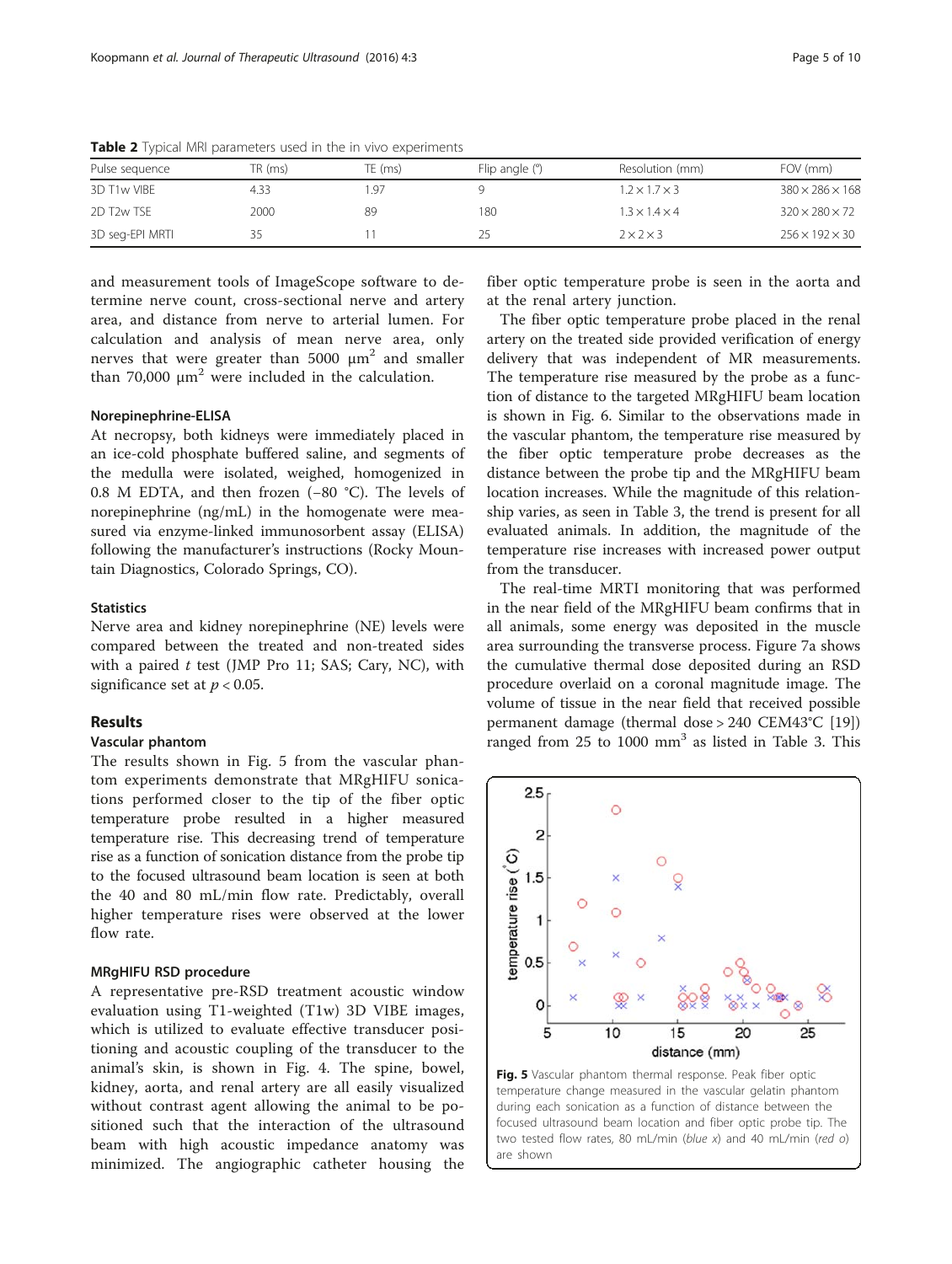<span id="page-5-0"></span>

potential damage was confirmed by delayed contrastenhanced T1w VIBE image (Fig. 7b). In two out of five of the animals, the presence of edema was detected by post-RSD T2-weighted imaging. The existence of edema and the corresponding size of the enhancing regions are reported in Table 3.

# MRgHIFU RSD procedure safety

All animals recovered quickly from the RSD procedure with no observed complications. During necropsy, all anatomical structures between the energy source and the target region were carefully observed including the skin, muscle tissue, spine, renal arteries and veins, ureters, liver, bowels, and kidneys. Based on gross histological examination, there was no detectable tissue damage along the acoustic beam, other than in the target region. Importantly, injuries of the arterial wall were not observed.

Gross examination revealed several hemorrhagic spots located in the fatty tissue around the treated renal arteries. The length of the renal artery from the aorta to the bifurcation was not found to be significantly different



CEM43°C

 $(p = 0.17)$  between the treated  $(3.4 \pm 0.5 \text{ cm})$  and the control side  $(3.1 \pm 0.2 \text{ cm})$ . The distance from the nerves to the lumen (endothelium) of the renal artery was determined for both the treated and control sides (Table [4](#page-6-0)). A total of 83 nerves on the treated side and 69 nerves on the control side (Table [4\)](#page-6-0) met the inclusion criterion. Thirty-nine nerves that were smaller than 5  $\mu$ m<sup>2</sup> on the treated side and 49 on the control side were excluded. There were 14 nerves on the treated side that exceeded 70  $\mu$ m<sup>2</sup> and 12 on the control side. The majority of the nerves were located within 3 mm from the lumen of the artery (90 % control and 96 % treated). Regionally, a majority of nerves were located in regions 3 and 4, closer to the renal pelvis, both on the control (73 %) and treated (71 %) sides. There was also no significant difference in renal artery area between the treated side  $(6.03 \pm 1.53 \text{ mm}^2)$  and the control side  $(6.70 \pm 2.04 \text{ mm}^2, p = 0.27)$ . There were no histological indications of damage to the renal artery as a result of the MRgHIFU RSD procedure.

Table 3 Procedure results for all treated animals

| Animal<br>ID   | Fiber optic temperature probe |             | Near-field MRI measurements            |                                                |  |  |
|----------------|-------------------------------|-------------|----------------------------------------|------------------------------------------------|--|--|
|                | Slope (°C/mm)                 | $R^2$ value | Edema (y/n), volume (mm <sup>3</sup> ) | Volume (mm <sup>3</sup> ) $\geq$ 240 CEM 43 °C |  |  |
|                | $-0.04$                       | 0.74        | No                                     | 125                                            |  |  |
| $\mathcal{L}$  | $-0.007$                      | 0.020       | Yes, 269                               | 607                                            |  |  |
| 3              | $-0.004$                      | 0.016       | No.                                    | 25                                             |  |  |
| $\overline{4}$ | $-0.13$                       | 0.27        | Yes, 774                               | 1002                                           |  |  |
| 5              | $-0.12$                       | 0.47        | No.                                    | 123                                            |  |  |

Slope is the decreasing temperature trend as a function of distance from fiber optic probe tip to MRgHIFU focus location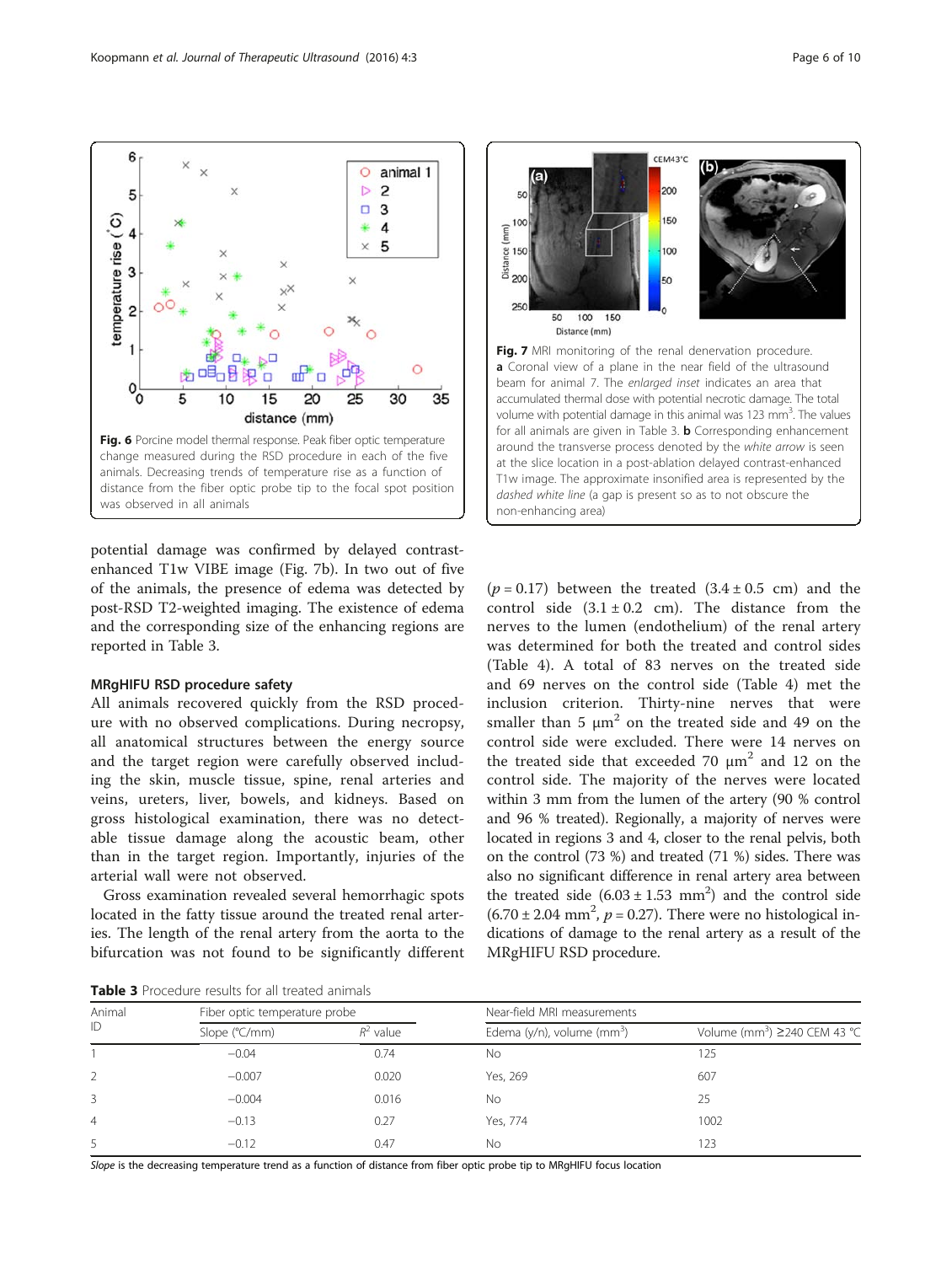| Distance from<br>lumen (mm) | Treated arteries |             |             |             | Control arteries |             |             |             |
|-----------------------------|------------------|-------------|-------------|-------------|------------------|-------------|-------------|-------------|
|                             | Region 1         | Region 2    | Region 3    | Region 4    | Region 1         | Region 2    | Region 3    | Region 4    |
| $0 - 1$                     | (1.2 %)          | $-$         |             | (1.2 %)     |                  |             | $3(4.4\%)$  | $(1.5 \%)$  |
| $1 - 2$                     | 5(6.0%           | 10 (12.1 %) | 20 (24.1 %) | 28 (33.7 %) | 2(2.9%           | 11 (15.6 %) | 20 (29.0 %) | 14 (22.3 %) |
| $2 - 3$                     | $2(2.4\%)$       | -           | 6(7.2%      | 2(2.4%      | $2(2.9\%)$       | $5(7.3\%)$  | $2(3.4\%)$  | 6(8.7%)     |
| $3 - 4$                     | (1.2 %)          | $\equiv$    | $4(4.8\%)$  |             |                  |             |             | $3(4.4\%)$  |
| >4                          |                  | $3(3.6\%)$  |             |             |                  |             |             |             |
| Nerves/region               | 9                | 13          | 30          | 31          | $\overline{4}$   | 16          | 25          | 24          |

<span id="page-6-0"></span>Table 4 Distance from the renal nerves to the endothelium of the renal artery as a function of anatomical position for treated and untreated arteries

Each table cell represents the number of nerves visible in a single slide prepared from the designated region with the percentage of nerves for that given side. There is a proximal to distal distribution, while region 1 is closest to the aorta and region 4 closest to the kidney

# MRgHIFU RSD procedure efficacy

Cumulative nerve area on the treated side was statistically smaller than the cumulative nerve area on the control side, with all of the animals treated with MRgHIFU having reduced nerve area on the treated side (Table 5,  $p = 0.04$ ). The mean nerve area on the treated side was roughly 25 % smaller than the control side (Nerve Areatreated/Nerve Area<sub>control</sub> = 0.74  $\pm$  0.14, Table 5). Figure [8](#page-7-0) shows the morphological changes observed, with the nerves on the treated side having increased cellular infiltrate, fibrosis, and shrunken appearance, all of which indicate damage to the nerve. The ratio of norepinephrine in the treated and control kidneys decreased in all five of the animals evaluated (Table 5), though this decrease was not found to be statistically significant between the treated and non-treated side  $(p = 0.14)$ . The absolute values for norepinephrine ranged from approximately 500–1800 on the treated side and 1000–3300 on the control side as shown in Table 5.

# **Discussion**

# MRgHIFU RSD efficacy

This study has demonstrated the feasibility of using MRgHIFU to perform RSD in a normotensive porcine model safely, resulting in nerve bundle damage. The norepinephrine measured directly from the kidney medulla tissue was reduced post-RSD procedure when comparing the treated kidney with the contralateral control kidney indicating successful RSD was performed [[20\]](#page--1-0). While the number of animals treated in this feasibility study was small, the norepinephrine ratio generally

decreased as the applied energy increased indicating a potential dose effect that should be explored further in future studies. This preliminary finding agrees with RSD procedures performed with catheter methods. In the Symplicity HTN-3 trial [[9\]](#page--1-0), there was a positive correlation between the number of ablation attempts and the decrease of blood pressure. The reduction seen in the norepinephrine data is supported by the histological appearance of damaged renal nerves. In addition, the cross-sectional area of the nerve was reduced by approximately 25 % on the treated side. This result is similar to other studies [[21](#page--1-0), [12](#page--1-0)] that have shown that nerve atrophy is a common indication of nerve damage, as observed following renal ablation and other common nerve injures and nerve injury models [\[22\]](#page--1-0).

While the difficulties of obtaining accurate MR thermometry data at the treatment area prevented acute assessment of the success of the MRgHIFU procedure, the independent temperature measurements assessed with the intravascular fiber optic temperature probe provided confirmation of energy delivery. While the temperature rise measured by the probe for each sonication point did exhibit both inter- and intra-animal variability, in general, higher temperature rises were measured when the MRgHIFU beam focus was located close to the probe tip. Obviously, one of the main advantages of performing RSD with MRgHIFU is that the procedure could be completely non-invasive. Therefore, while using an intravascular fiber optic probe when performing RSD with MRgHIFU would not be ideal in future clinical work, this study has demonstrated that it can provide valuable

**Table 5** Ratio of treated to control arteries for different outcome measures

| Animal #                                       |      |      |      |      |       |
|------------------------------------------------|------|------|------|------|-------|
| Energy delivered (kJ)                          | 21.6 | 42.1 | 27.9 | 38.4 | 100.8 |
| Nerve area ratio                               | 0.76 | 0.83 | 0.50 | 0.81 | 0.80  |
| Medulla norepinephrine, treated side (ng/ml/g) | 147  | 1573 | 1813 | 525  | 1155  |
| Medulla norepinephrine, control side (ng/ml/g) | 1269 | 1827 | 2192 | 1060 | 3342  |
| Medulla norepinephrine ratio                   | 0.9  | 0.86 | 0.83 | 0.50 | 0.35  |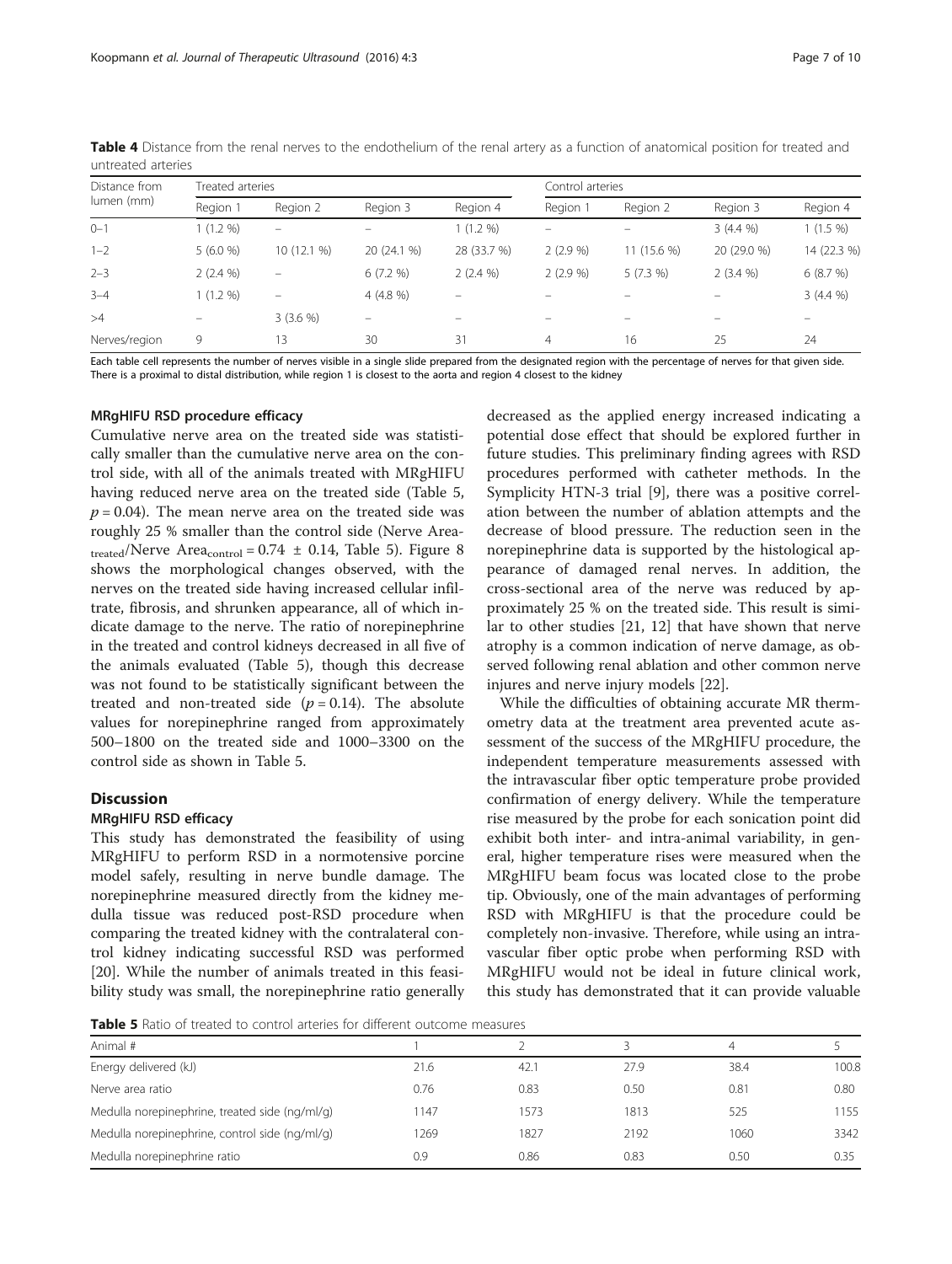<span id="page-7-0"></span>

information and qualitative treatment confirmation in pre-clinical studies. Therefore, while MR thermometry was not able to predict an acute treatment assessment, the use of the temperature probe did demonstrate the MRgHIFU beam was focused in close proximity to the renal artery. This result extends the assessment that has been performed in other HIFU RSD studies [[13, 12\]](#page--1-0).

This study did not compare blood pressure measurements before and after the RSD procedure. Similar to other work, we found separating the effect of the RSD procedure and anesthesia on blood pressure [\[23](#page--1-0)] to be quite difficult. Indeed, whether RSD affects blood pressure in normotensive animals remains a matter of debate [[12\]](#page--1-0). For these reasons, kidney medulla norepinephrine concentration is reported as the primary efficacy outcome for this study, a proven robust marker for effective renal nerve destruction [[20](#page--1-0)]. The norepinephrine reduction ranging from 10 to 65 % post-RSD MRgHIFU procedure compares to other clinical studies [\[6](#page-8-0)] where analysis from 10 patients revealed a mean reduction in norepinephrine spillover of 47 % at 1 month after bilateral RSD. These numbers also compare to other preclinical RSD studies performed with HIFU studies. In Wang et al. [\[12](#page--1-0)], a 51 % reduction in plasma norepinephrine was observed 6 days post-procedure. Conversely, in Freyhardt et al. [[13\]](#page--1-0), no significant change was observed in the renal parenchyma norepinephrine concentration.

# MRgHIFU RSD safety

While edema around the transverse process was observed in two animals with the largest thermal dose accumulations, no tissue effect was observed during necropsy. Although the majority of the entire kidney is in the near field of the ultrasound beam, as seen in Fig. [5](#page-4-0), there was no observable damage to the organ.

In addition, since the focal spot of the transducer is ellipsoid shaped approximately  $2 \times 2 \times 8$  mm in size, it is likely that the MRgHIFU beam focus may have directly targeted the renal artery. Despite this possibility, there was no indication of renal artery wall damage in any of the analyzed histological sections.

The real-time monitoring of the near-field regions during the MRgHIFU RSD treatment may potentially increase the safety of the overall procedure. Other studies have documented the potential of near-field heating buildup [\[24](#page--1-0)], particularly in cases where multiple sonications are executed from a fixed acoustic window, as was the case in this study.

# Model applicability

A porcine model was selected for this study due to similarities of the porcine cardiovascular system to human anatomy [[25\]](#page--1-0). In this study, the highest nerve bundle density is at the distal part of the renal artery, close to the kidney hilum. However, others have also reported the opposite with more nerve fibers closer to the aorta [[26](#page--1-0), [27](#page--1-0)]. This variability of results indicates that when conducting an ablation procedure, it will likely be more effective if a greater region of the nerves around the artery is ablated to account for inter-patient variability.

Other anatomical features including the bowel and spinal column vary quite substantially between humans and porcine. The vertebrae of the porcine spinal column exhibits prominent transverse process potentially causing some local absorption of the acoustic beam. This effect was observed in two of the animals as assessed by the presence of edema post-RSD procedure. Conversely, in humans, the distance of the bowel to the left renal artery is not as close as in pigs. This difference would allow for bilateral renal artery ablation in humans.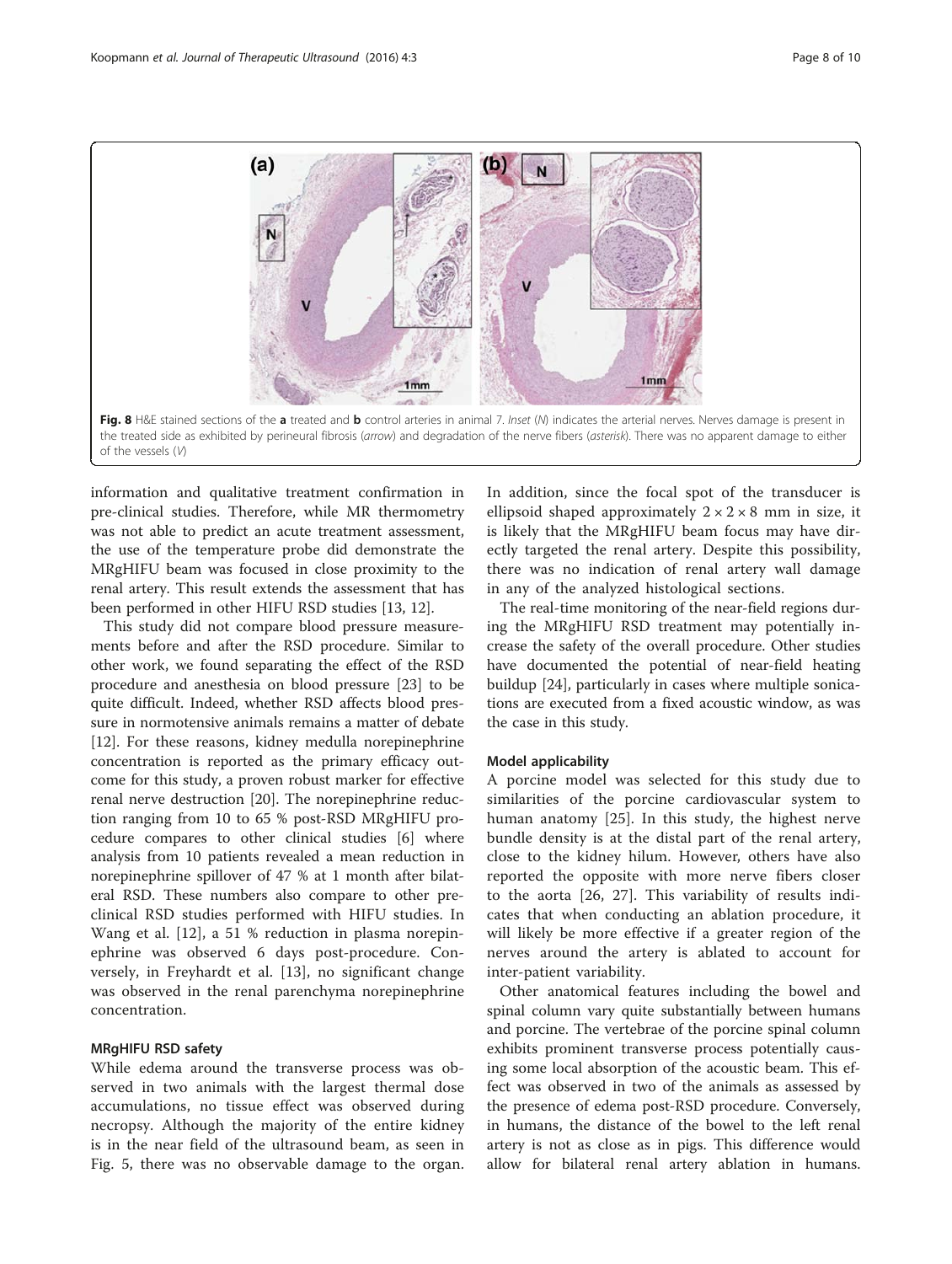<span id="page-8-0"></span>Indeed, human trials with ultrasound-guided HIFU are ongoing (clinicaltrials.gov, NCT02029885).

While the goal of RSD is to destroy the renal artery nerves with a negligible amount of collateral damage, it is difficult to determine the damage mechanism in this study. In our study, the total delivered energy per animal varied from 10–100 kJ. Other RSD HIFU studies reported total energy delivery of 18 kJ [[12\]](#page--1-0) and a mean of 26.2 kJ per animal [\[13](#page--1-0)] with varied efficacy results. This variability indicates that successful treatment outcome is a function of applied dose as well as animal position and size.

# Study limitations

Normotensive animals were used in this study and were treated unilaterally, which likely limits the efficacy results observed. Due to the location of the bowel, only the right side could be treated introducing a potential bias in the study. No conclusions can be made regarding the long-term effects of RSD performed with MRgHIFU since the longest time span from ablation to renal nerve and kidney tissue analysis was 9 days. We are currently exploring this question in ongoing pre-clinical studies. In addition, it should be noted when norepinephrine levels are assessed directly from the kidney tissues as done in this study, it does not allow the comparison of norepinephrine levels pre-RSD MRgHIFU procedure. There is the possibility that the reduction of norepinephrine may be due to other physiological changes including a change in stress level or vasoconstriction. However, in spite of these potentially confounding factors, the encouraging reduction in norepinephrine in the kidney medulla between the treated and control sides indicated that there was a dose ranging effect, which provides useful information to guide future study design.

# Potential advantages of MRgHIFU

MRgHIFU is a completely non-invasive technology that has the potential of being a valid RSD procedure technique. While arterial damage [\[28](#page--1-0), [29\]](#page--1-0) during catheterbased techniques has been rare, MRgHIFU would have no impact on vascular structure. It would also overcome any issues with renal artery anatomy [4]. In addition, performing the procedure under MR guidance can allow for detailed treatment planning and monitoring as well as a non-contrast angiographic method [[30\]](#page--1-0).

# Conclusions

This study demonstrates the feasibility of performing RSD using MRgHIFU in a porcine model. Soft-tissue contrast achieved by MR guidance is advantageous in pre-procedural planning, ensures accurate targeting, and allows for detailed visualization of the region of interest. While MR thermometry provided real-time monitoring

of critical adjacent structures in the near field during the procedure, an intravascular fiber optic temperature probe provided real-time feedback at the target area. MRgHIFU has the potential to be a valid technique for non-invasively performing RSD. Future studies will evaluate this approach in a hypertensive animal model with a longer follow-up, and efforts will be made to improve MR thermometry techniques around the renal arteries.

# Competing interests

Dr. Marrouche has a financial interest in Arapeen Medical, Inc. All other authors declare that they have no conflicts of interest.

#### Authors' contributions

MK, JS, TO, NM and AP designed the study. The vascular phantom was constructed by MH and the phantom studies were performed and analyzed by MH and AP. MRgHIFU hardware was designed and constructed by JH, EM and RM. The MRgHIFU procedure was performed by MK, EK, JdB, EM, RM, JH and AP. JS and MS did the tissue processing, morphometric analysis and the norepinephrine ELISA. Data analysis was performed by MK, JS, JdB, TO and AP. All authors contributed to manuscript writing and editing. All authors read and approved the final manuscript.

#### Acknowledgements

The authors are grateful for animal expertise of Jose Reyes and Orvelin Roman. This project was funded by the Joe W. & Dorothy Dorsett Brown Foundation and Arapeen Medical, Inc. Matthias Koopmann is supported by the German Heart Foundation (deutsche Herzstiftung e.V.).

### Author details

<sup>1</sup> CARMA Center, Department of Cardiology, University of Utah, 30 North 1900 East, Salt Lake City, UT 84132, USA.<sup>2</sup> Department of Surgery, University of Utah, 30 North 1900 East, Salt Lake City, UT 84132, USA. <sup>3</sup>Department of Radiology, University of Utah, 729 Arapeen Drive, Salt Lake City, UT 84108, USA. <sup>4</sup> Department of Bioengineering, University of Utah, 36 S. Wasatch Drive, Rm. 3100, Salt Lake City, UT 84112, USA. <sup>5</sup>Department of Cardiology, University of Utah, 30 North 1900 East, Salt Lake City, UT 84132, USA. <sup>6</sup>Department of Pathology, University of Utah, 15 North Medical Drive East Ste #1100, Salt Lake City, UT 84112, USA.

# Received: 15 July 2015 Accepted: 27 January 2016

#### References

- Lloyd-Jones D, Adams RJ, Brown TM, Carnethon M, Dai S, De Simone G, et al. Executive summary: heart disease and stroke statistics—2010 update: a report from the American Heart Association. Circulation. 2010;121(7): 948–54. doi:[10.1161/CIRCULATIONAHA.109.192666](http://dx.doi.org/10.1161/CIRCULATIONAHA.109.192666).
- 2. Daugherty SL, Powers JD, Magid DJ, Tavel HM, Masoudi FA, Margolis KL, et al. Incidence and prognosis of resistant hypertension in hypertensive patients. Circulation. 2012;125(13):1635–42. doi:[10.1161/CIRCULATIONAHA.](http://dx.doi.org/10.1161/CIRCULATIONAHA.111.068064) [111.068064.](http://dx.doi.org/10.1161/CIRCULATIONAHA.111.068064)
- 3. Calhoun DA, Jones D, Textor S, Goff DC, Murphy TP, Toto RD, et al. Resistant hypertension: diagnosis, evaluation, and treatment. A scientific statement from the American Heart Association Professional Education Committee of the Council for High Blood Pressure Research. Hypertension. 2008;51(6): 1403–19. doi[:10.1161/HYPERTENSIONAHA.108.189141.](http://dx.doi.org/10.1161/HYPERTENSIONAHA.108.189141)
- 4. Myat A, Redwood SR, Qureshi AC, Thackray S, Cleland JG, Bhatt DL, et al. Renal sympathetic denervation therapy for resistant hypertension: a contemporary synopsis and future implications. Circ Cardiovasc Interv. 2013; 6(2):184–97. doi:[10.1161/CIRCINTERVENTIONS.112.000037.](http://dx.doi.org/10.1161/CIRCINTERVENTIONS.112.000037)
- 5. Esler M, Jennings G, Korner P, Willett I, Dudley F, Hasking G, et al. Assessment of human sympathetic nervous system activity from measurements of norepinephrine turnover. Hypertension. 1988;11(1):3–20.
- 6. Krum H, Schlaich M, Whitbourn R, Sobotka PA, Sadowski J, Bartus K, et al. Catheter-based renal sympathetic denervation for resistant hypertension: a multicentre safety and proof-of-principle cohort study. Lancet. 2009; 373(9671):1275–81. doi[:10.1016/S0140-6736\(09\)60566-3](http://dx.doi.org/10.1016/S0140-6736(09)60566-3).